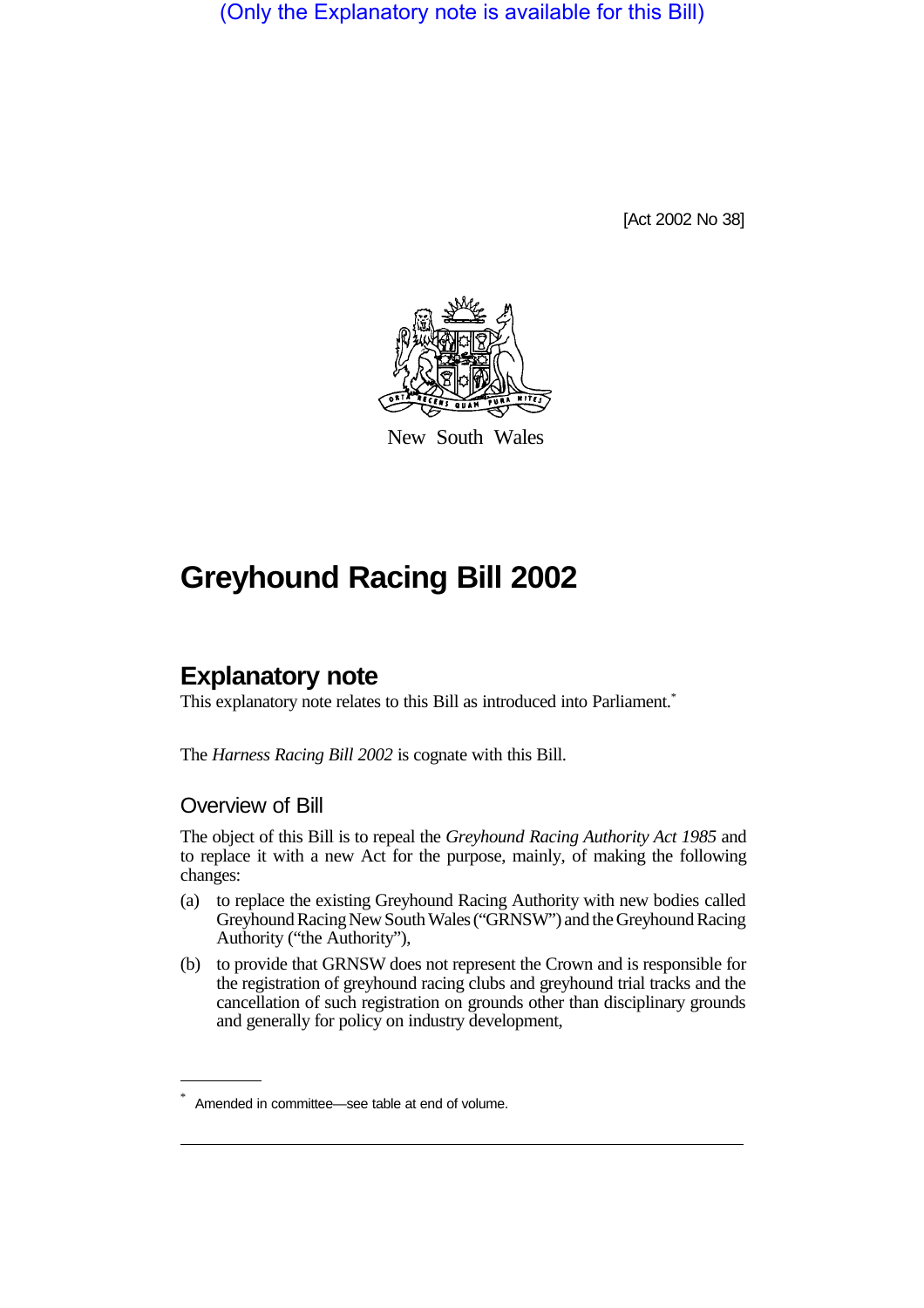Explanatory note

(c) to provide that the Authority represents the Crown and is responsible generally for disciplinary matters relating to the regulation of greyhound racing and for the making of rules.

The Bill also amends various Acts consequentially.

Outline of provisions

### **Part 1 Preliminary**

**Clause 1** sets out the name (also called the short title) of the proposed Act.

**Clause 2** provides for the commencement of the proposed Act on a day or days to be appointed by proclamation.

**Clause 3** defines certain words and expressions used in the proposed Act.

**Clause 4** provides that notes in the text of the proposed Act do not form part of the proposed Act.

**Clause 5** enables the Minister to determine which functions under the Act are to be exercised by GRNSW or the Authority and to resolve disputes relating to the exercise of functions by those two bodies.

# **Part 2 Greyhound Racing NSW and Greyhound Racing Authority**

#### **Division 1 Greyhound Racing New South Wales**

**Clause 6** constitutes Greyhound Racing New South Wales as a body corporate and enables it to use a different name approved by the Minister.

**Clause 7** makes it clear that GRNSW and its subsidiaries do not represent the Crown and the State is not responsible for any of their debts, liabilities or obligations unless expressly provided by an Act of Parliament.

**Clause 8** sets out the membership of GRNSW.

Explanatory note page 2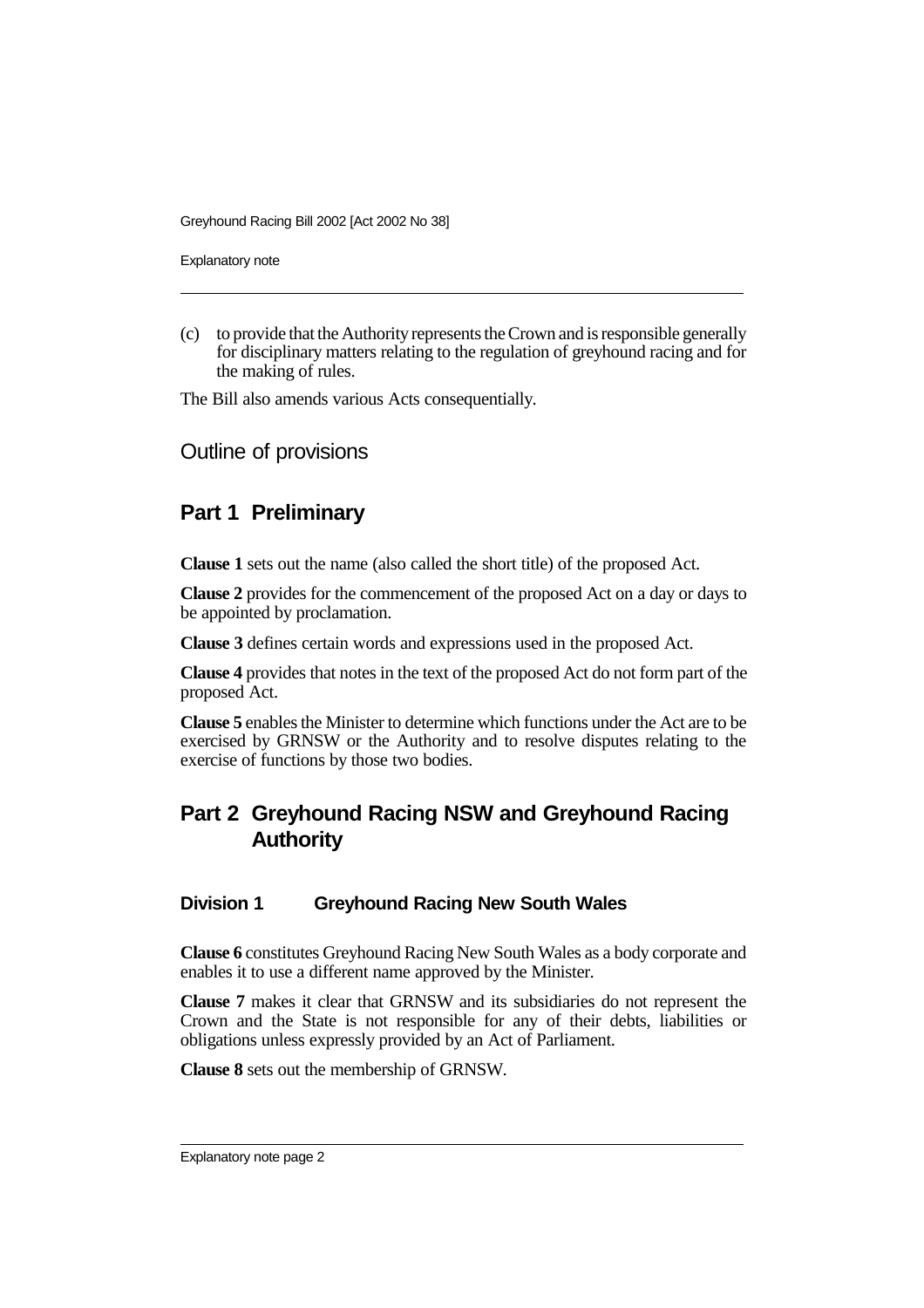Explanatory note

**Clause 9** sets out the functions of GRNSW which include the registration of greyhound racing clubs and greyhound trial tracks and the development and implementation of policies considered conducive to the promotion, strategic development and welfare of the greyhound racing industry in the State.

**Clause 10** enables GRNSW to appoint a chief executive officer.

**Clause 11** enables GRNSW to appoint other staff.

**Clause 12** requires GRNSW to give an annual report of its work and activities to the Minister for tabling in Parliament.

#### **Division 2 Greyhound Racing Authority**

**Clause 13** constitutes the Greyhound Racing Authority as a body corporate that represents the Crown.

**Clause 14** sets out the membership of the Authority.

**Clause 15** provides for the appointment of a Chairperson and Deputy Chairperson of the Authority.

**Clause 16** sets out the functions of the Authority.

**Clause 17** enables the Authority to appoint a chief executive officer.

**Clause 18** enables the Authority to appoint other staff.

### **Part 3 Control and regulation of greyhound racing**

#### **Division 1 Registration**

**Clause 19** provides for GRNSW to register greyhound racing clubs and greyhound trial tracks, subject to the rules.

**Clause 20** enables GRNSW to suspend or cancel the registration of greyhound racing clubs or greyhound trial tracks that are not financially viable or for other reasons that are in the best interests of the greyhound racing industry.

**Clause 21** provides for the Authority to register greyhounds, owners, trainers, bookmakers and other persons associated with the greyhound racing industry.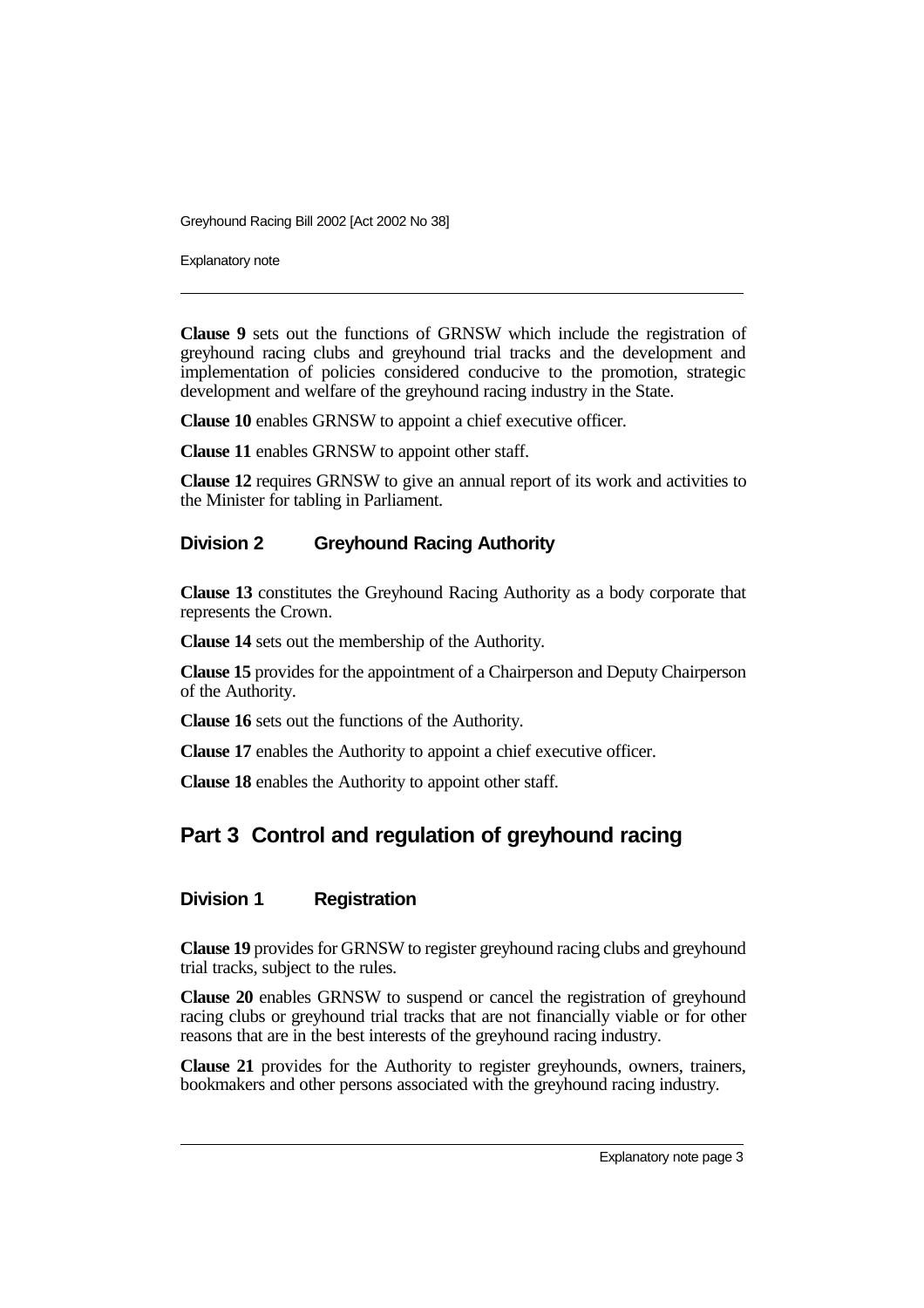Explanatory note

**Clause 22** enables the Authority to take disciplinary action or to take action in the interests of occupational health and safety, including the suspension or cancellation of any registration under the proposed Act or the imposition of fines.

**Clause 23** makes it an offence for a person to manage or control a greyhound trial track which is required to be registered in accordance with the rules and is not registered.

#### **Division 2 Rules**

**Clause 24** enables the Authority to make rules, not inconsistent with the proposed Act, for or with respect to the control and regulation of greyhound racing and sets out a number of specific rule-making powers. The clause also provides that certain rules with respect to functions to be exercised by GRNSW must be made on the recommendation of GRNSW.

### **Part 4 Appeals and disciplinary inquiries**

#### **Division 1 Rights and procedures concerning appeals and inquiries**

**Clause 25** defines certain words and expressions for the purposes of the Part. An appeal means an appeal under the Part, and a disciplinary inquiry means a special inquiry (as provided for in the proposed Act) following an appeal, or any other inquiry by the Authority for the purposes of taking disciplinary action.

**Clause 26** provides a right of appeal to the Authority or the Tribunal from decisions of stewards or the committee of a greyhound racing club, or of a steward appointed by the Authority, as determined by the regulations. There is also a right of appeal to the Tribunal from decisions of the Authority, as determined by the regulations.

**Clause 27** provides for matters of procedure concerning disciplinary inquiries and appeals. These include the power of the Authority to decide whether to conduct its disciplinary inquiries in public or in private, or partly in public and partly in private, and the power to examine witnesses on oath in conducting such inquiries.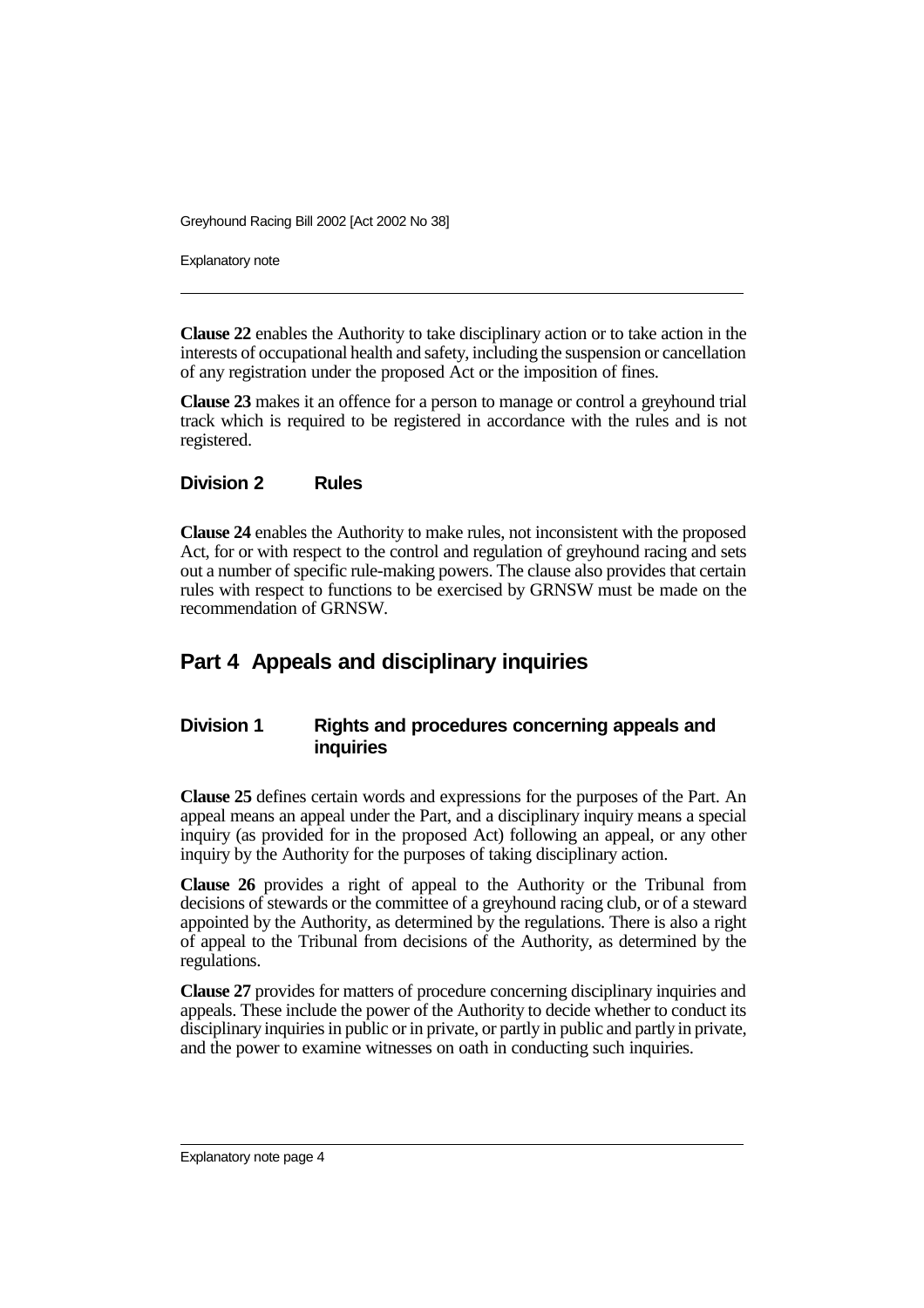Explanatory note

**Clause 28** provides that the Authority may conduct a special inquiry into a matter decided by the Tribunal on appeal if the Authority receives new information that may have resulted in a substantially different decision had it been given in evidence at the hearing of the appeal. After holding the special inquiry the Authority may decide to take no further action or it may decide the matter differently from the Tribunal. If the latter, the Authority's decision replaces the Tribunal's decision and is not appealable.

**Clause 29** contains a regulation-making power in relation to appeals and special inquiries.

#### **Division 2 Greyhound Racing Appeals Tribunal**

**Clause 30** defines certain words and expressions for the purposes of the provisions relating to the establishment of the Greyhound Racing Appeals Tribunal.

**Clause 31** provides for the establishment of the Tribunal.

**Clause 32** deals with the appointment of a qualified person as the Tribunal. A qualified person is a judge of any court in New South Wales (including a judicial member of the Industrial Relations Commission), a retired judge of any court or a person qualified to be appointed as a Judge of the District Court.

**Clause 33** deals with the appointment of a qualified person to act as the Tribunal.

**Clause 34** deals with the appointment of assessors of the Tribunal.

**Clause 35** sets out the functions of assessors.

**Clause 36** gives effect to Schedule 3 which contains other provisions relating to the Tribunal.

# **Part 5 Greyhound Racing Industry Participants Advisory Committee**

**Clause 37** establishes the Greyhound Racing Industry Participants Advisory Committee.

**Clause 38** sets out the membership of the Advisory Committee.

**Clause 39** provides that certain persons are not eligible for membership.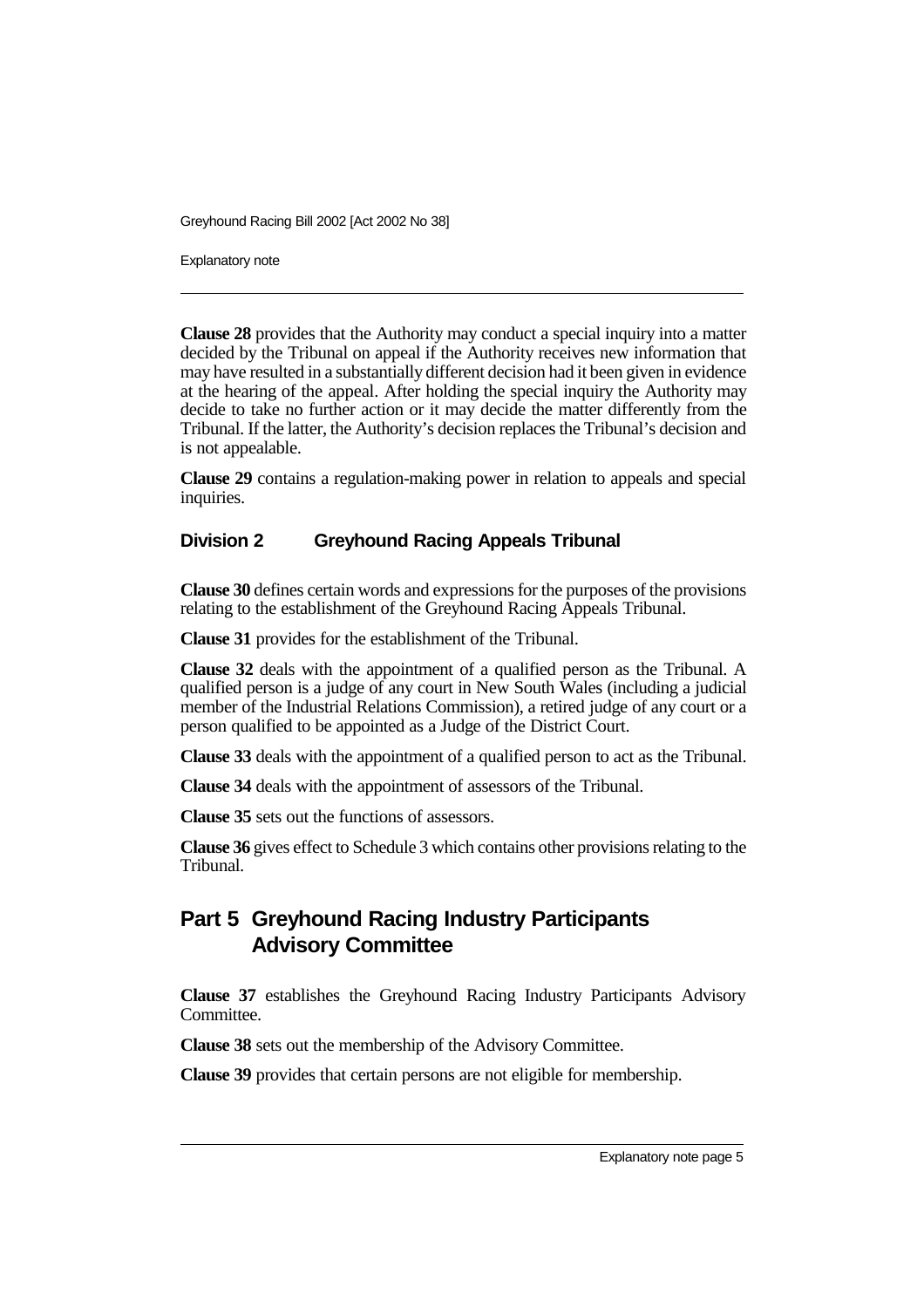Explanatory note

**Clause 40** sets out the functions of the Advisory Committee, which include providing advice to GRNSW and the Authority on industry policy and strategic direction

### **Part 6 Administration**

**Clause 41** requires the Authority to keep records in relation to its own functions and the registration functions of GRNSW.

**Clause 42** requires GRNSW and the Authority to meet at least twice a year to coordinate the carrying out of their functions.

### **Part 7 Finance**

**Clause 43** provides for the financial year of GRNSW and the Authority.

**Clause 44** sets out the expenses under the proposed Act for which GRNSW and the Authority are liable.

**Clause 45** enables GRNSW and the Authority to establish accounts.

**Clause 46** enables GRNSW and the Authority to determine fees and charges for registration and other business transacted under the proposed Act.

**Clause 47** requires GRNSW to obtain the approval of the Minister when borrowing more than \$1,000,000 or such other amount as is prescribed by the regulations or when borrowing a number of amounts in a prescribed period that total more than a prescribed amount.

**Clause 48** requires the Authority to prepare, and submit to the Minister for approval, an annual budget. GRNSW is to provide the money to fund that budget out of money given to GRNSW under commercial arrangements required by the *Totalizator Act 1997*.

### **Part 8 Miscellaneous**

**Clause 49** provides that the Authority must investigate, and provide a report on, any matter relevant to greyhound racing when directed by the Minister and may investigate and report on any such matter on its own motion.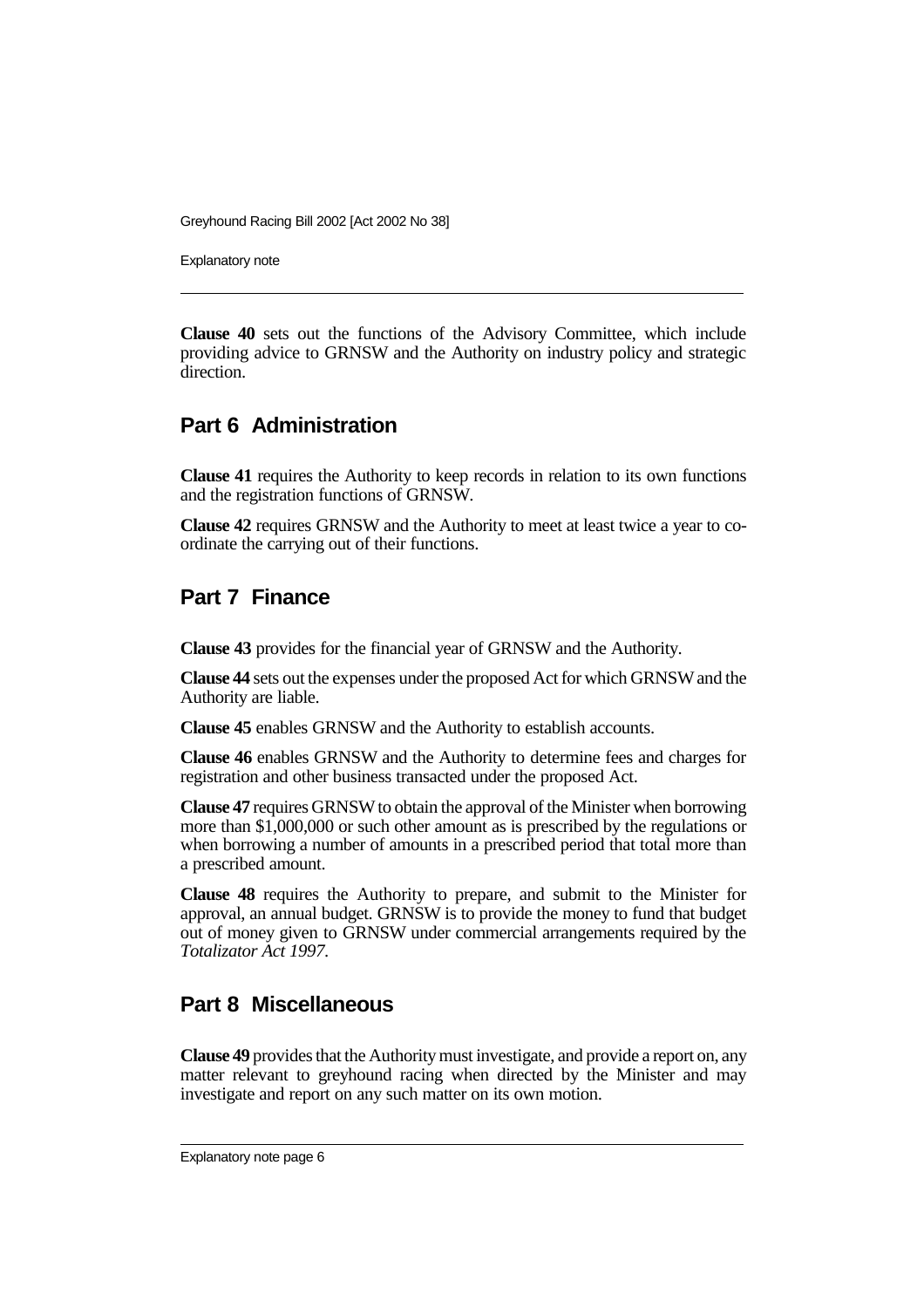Explanatory note

**Clause 50** enables GRNSW and the Authority to require the production of records relating to the affairs of any greyhound racing club or greyhound trial track.

**Clause 51** makes it an offence to disclose information obtained in connection with the administration of the proposed Act except in certain circumstances or to certain persons.

**Clause 52** enables GRNSW and the Authority to delegate certain functions.

**Clause 53** protects members of GRNSW, the Authority and the Advisory Committee, and other specified persons, from personal liability for things done by GRNSW, the Authority or the Advisory Committee.

**Clause 54** provides for the authentication of certain documents by GRNSW and the Authority.

**Clause 55** deals with certain evidentiary matters.

**Clause 56** enables GRNSW and the Authority to recover money owing as a debt.

**Clause 57** provides for proceedings for offences against the proposed Act to be dealt with summarily before a Local Court.

**Clause 58** enables regulations to be made for the purposes of the proposed Act.

**Clause 59** repeals the *Greyhound Racing Authority Act 1985*.

**Clause 60** gives effect to Schedule 5 which amends various other Acts consequentially.

**Clause 61** gives effect to Schedule 6 which contains savings and transitional provisions.

**Clause 62** provides for the Minister to review the proposed Act as soon as possible after five years from the date of assent and to report to Parliament on the review.

### **Schedule 1 Provisions relating to GRNSW**

**Schedule 1** contains provisions relating to the members and procedure of GRNSW, including term of office and vacation of office of members, disclosure of pecuniary interests and preparation by GRNSW of a code of conduct for members and delegates of GRNSW.